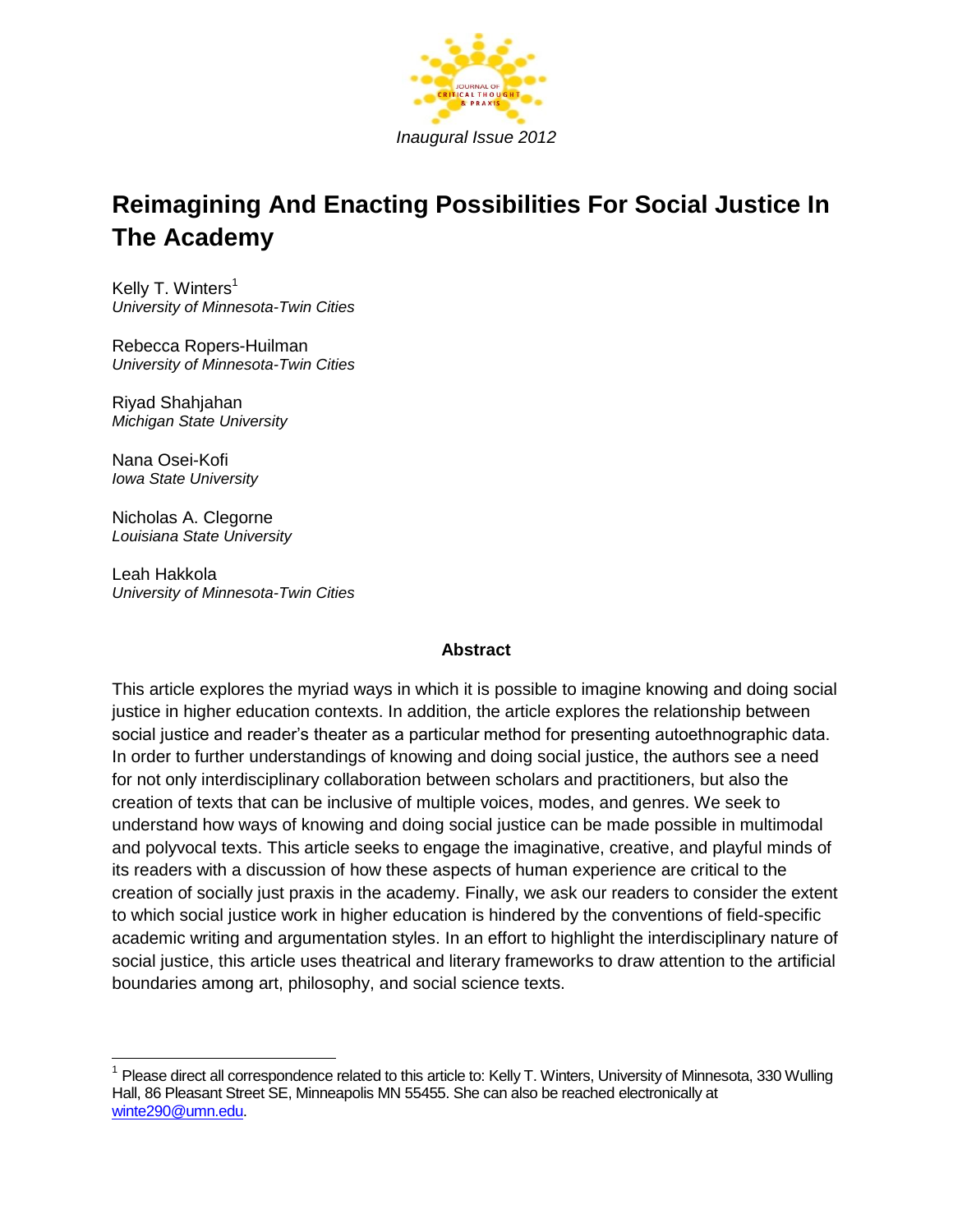#### **Prologue: Knowing, Doing Social Justice**

How do the circumstances of social justice affect doing and knowing? What

falls

into

place,

is dis | rupted, in higher education contexts?

Knowing and doing *click* when we engage with higher education. Memory provokes imagination, Multiple ways of knowing are intertwined, Individuality and collectivity are honored.

*Click, click, click*

Social justice is connected, coupled with Learning the pain and beauty of agency in the world.

Doing critical, socially just work in the academy is often understood as particular pedagogies and classroom practices. While an understanding of social justice as informed practice in higher education teaching and learning environments is important, we believe that it is also important to consider the ways in which "doing" is related to "knowing." When and under which circumstances do "doing" and "knowing" resonate with each other in higher education contexts? The nature of knowledge and of knowing in the academy continues to be deeply influenced by positivist understandings of science in which there are narrow definitions of truth, reality and objectivity (Lather, 2004; Barone, 2007). A second influence is movement toward the creation of neo-liberal organizational cultures in which colleges and universities are called on to behave in ways that are more efficient, accountable, excellent, and capable of doing more with less funding (Giroux, 2009; Bok, 2003; Slaughter & Rhoades, 2004; Strathern, 2000; Readings, 1996) . To what extent is it possible to position socially just practice in higher education contexts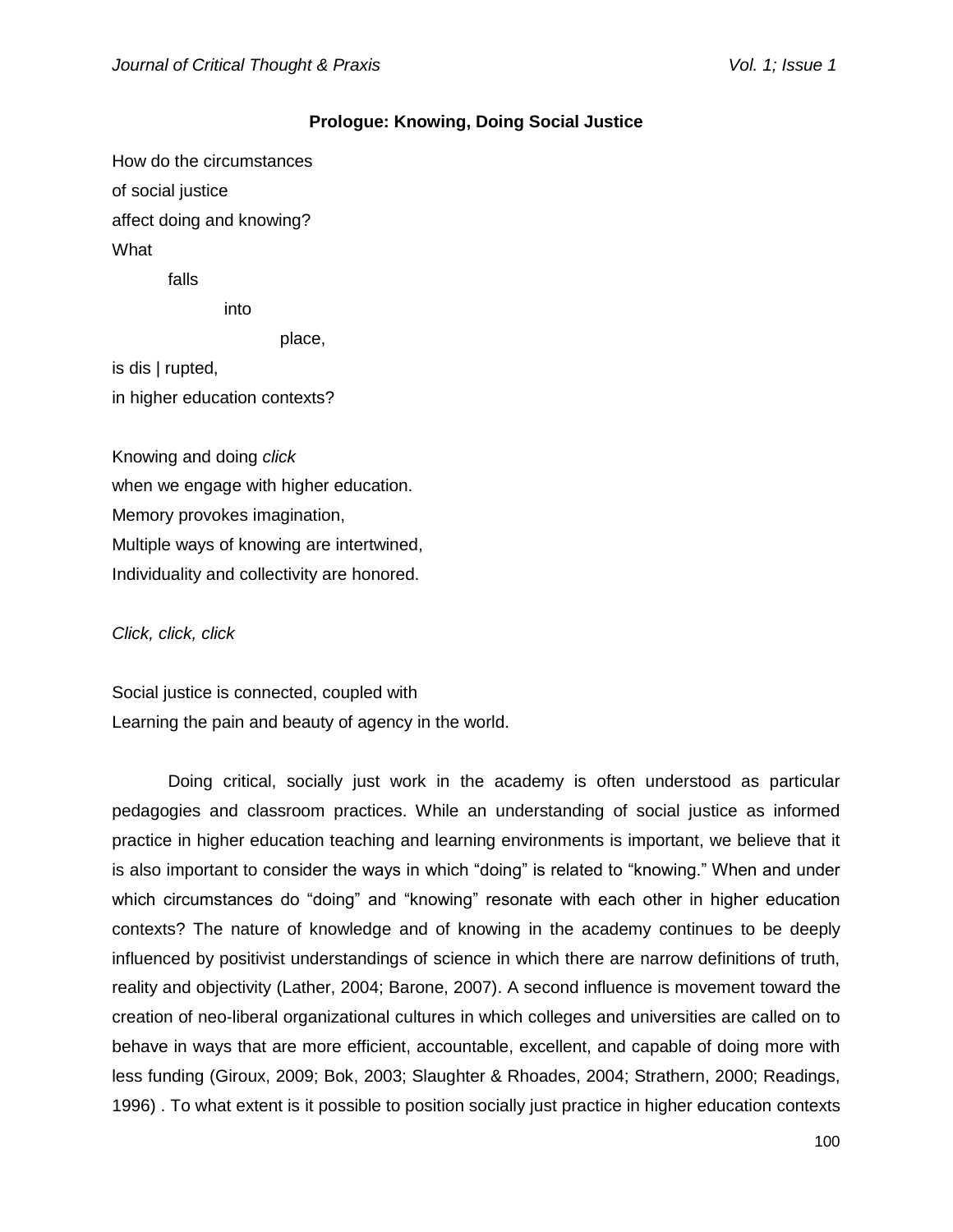when organizational cultures continue to value an increasingly narrow definition of what counts as knowledge, knowing and productive action?

According to Adams, Bell and Griffin (2007), social justice in higher education aims to create an environment in which all individuals, regardless of race, religion, nationality, gender, sexual orientation or disability have equal and fair access and opportunity to participate in institutions of higher learning. Structures and processes that support social justice in higher education promote democratic principles, individual and critical agency and inclusive methods of involvement and engagement (Hackman, 2008). Ultimately, the goal of social justice in higher education is to create a space where identities are respected and a dual commitment to multiple ways of knowing and acting within the world are valued and celebrated (Hackman, 2008).

Teaching about social justice not only lends itself to recognition of multiple ways of knowing, but it also sheds light on the interplay between power, privilege and oppression with an underlying impetus of active social change (Adams, 2007; Griffin & Ouellett, 2007). This recognition is crucial to social justice frameworks in education because it deconstructs typical ways of knowing and seeing the world, while at the same time highlighting the injustices that pervade the societal systems of law, labor, housing, media and education (Hackman, 2005). It follows that applying this framework in higher education will facilitate the exploration of the role of knowledge, power and opportunity in the societal systems and institutions in which they are entrenched (Bell, Love, & Roberts, 2007).

Social justice initiatives compel those involved to question how societal structures relate to and influence understandings of personal identity and the role of agency as they relate to the external environment (Griffin & Ouellett, 2007). As Hackman (2005) asserts, "Understanding both micro and macro implications for content mastery draws from student experience, invites them into the knowledge construction process, and leads to a more student centered classroom" (p. 105). By deconstructing how macro systems affect and oppress the lived experience and agency of individuals, people can begin to understand the multifarious stories that they associate with their own identities, as well as the complexity that is necessary for developing truly reflective and inclusive personal narratives (Hackman, 2005).

Teaching for and with social justice principles in higher education in the United States has provided an alternative to the belief that one ultimate truth and reality exist (Hackman, 2008). Instead, this framework validates the vast spectrum of identities, ethnicities, races, religions and cultures that make up our increasingly diverse academic community. When applied to higher education, social justice frameworks create a way for students to problematize the traditional methods of producing and consuming knowledge, which is an important strategy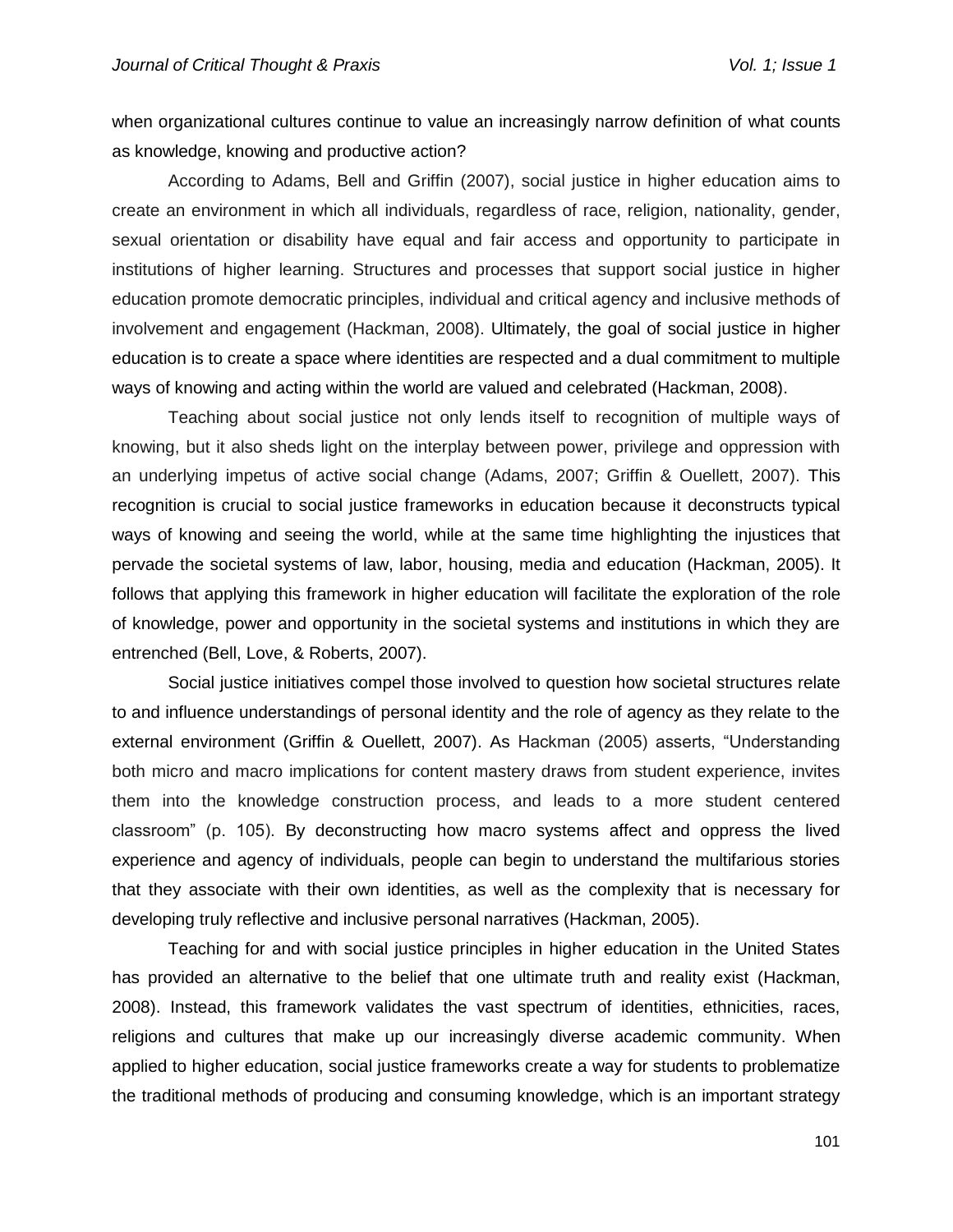in teaching and learning as it reveals aspects of exclusion otherwise unrecognizable in everyday practice. Utilizing this approach in higher education can also help students identify the unique ways of defining themselves and their roles as critical agents of change (Hackman, 2008). A social justice framework supports critical inquiry, discourse and reflection by validating all forms of identity, background, personal narrative and social positioning (Ladson-Billings, 2009). Social justice in higher education provides an opportunity to develop a new kind of paradigm, one that is not typically endorsed in institutions of higher learning, but would be useful because it recognizes the fluidity of knowledge and identity, the effects of societal systems of oppression and the potential for personal and collective transformation (Adams, 2007; Gabel, 2002).

In order to understand the complexities of imagining the possibility for social justice in higher education environments, we designed a creative collaboration that explored the relationships between context, experience, agency, teaching and learning environments, and social justice. We met in an online environment and posed questions for each other related to the concept of reimagining and embodying possibilities for social justice in the academy. The questions led to an open-ended exploration of what possibilities are and could be within the academy. While each of us brought differing scholarly and action-based commitments to the group, the online dialog that emerged seemed to "click" with our shared interest in furthering social justice-oriented praxis and theoretical perspectives. As a result of our dialogs, the word "click" began to resonate with us because of the many myriad ways in which it can be used in the English language. Initially we were drawn to "click" as figure of speech, for example the phrase "when something clicks." We were also drawn to the ways in which "click" is made to represent the process by which something or someone falls into a place or context. Understanding how one clicks with or in a particular context also implicates the processes through which thoughts and memories are formed. In other words, when we gave ourselves the creative writing prompt "write about a time when things 'clicked' for you in the academy," we were inviting each other to share narratives of memories of places, people and contexts. The narratives that resulted from this prompt were explorations in language, story form, voice, tone, point of view, setting, characterization and genre. Finally, we were drawn to the word's onomatopoeic qualities, or the ways in which "click" actually sounds like two objects coming into contact with each other. We chose to evoke the sound *click* because it adds an additional layer of theatricality to our collaboration. As a sound effect, *click* becomes yet another way in which we can communicate our memories of place, people, and context with our audience.

Winters and Ropers-Huilman wove the story threads presented in the online narratives into a script that could be performed in a reader's theater format. This particular format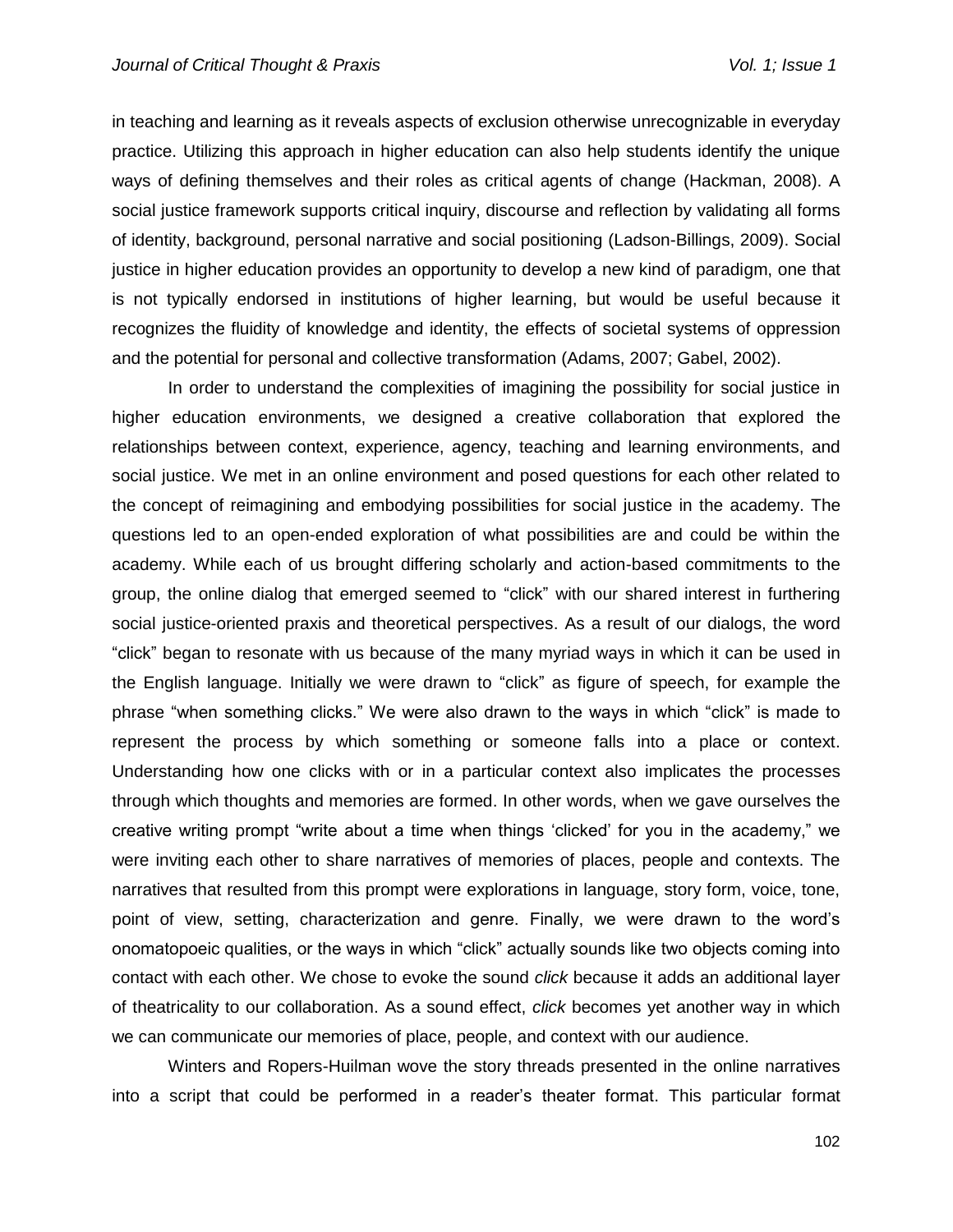emphasizes voice and oral interpretation as a way to explore both particular concepts and the creative minds of audience members. The oral interpretive style that is unique to reader's theater is also a way in which it is possible to blur the boundaries between performance, conversation, dialog, and discussion (Saldaña, 2003). An early version of the reader's theater piece was performed by the authors at the 2011 Bergamo Conference on Curriculum Theory and Classroom Practice in Dayton, Ohio. During this performance, we collaborated to transform the conference space itself into a theatrical venue: session attendees were given playbills that explained the content of the play and the "cast of characters," and were also asked to sit in chairs that had been arranged around an implied stage in the center of the room. In this way, the conference space itself became a venue in which it was possible to consider how academic identities could be experienced both as personal memory stories and as performance.

This article re-constitutes, re-visits and re-contextualizes the performance script used at the Bergamo Conference presentation. It is our intention that the script might further open up dialog about the ways in which academic texts themselves reify particular ways of knowing and being in the world that can work against the goals of critical, socially just praxis. We believe that social justice in higher education is hindered by strict adherence to the conventions of fieldspecific academic writing and argumentation styles. In order to further both "knowing" and "doing" social justice, we see a need for not only interdisciplinary collaboration between scholars and practitioners but also the creation of texts that can be inclusive of multiple voices, modes, and genres. In the cast of characters listing and the five acts that follow, we invite our readers to think critically and creatively about what it might mean to "click" with social justice in higher education contexts. It is our intention that the re-presentation that follows also be a part of a consideration of the ways in which the artificial disciplinary separation of social science, performing arts, and literary studies are made to be important and meaningful in texts. As a result of our collaboration, and invitation to submit our reader's theater script as a journal article, we have found that our discussion is best captured through the following two questions: What comes from the representation of social scientific "data" as memory and imagination? In what ways might highlighting multiple voices, modes and genres make it possible to "see" how academic selves become re-presented in journal articles? Social science texts often represent the answers to research questions through thoughtful manipulation of the APA publication style. In our reader's theater script, our memories are represented through performances that show and tell stories of our academic selves.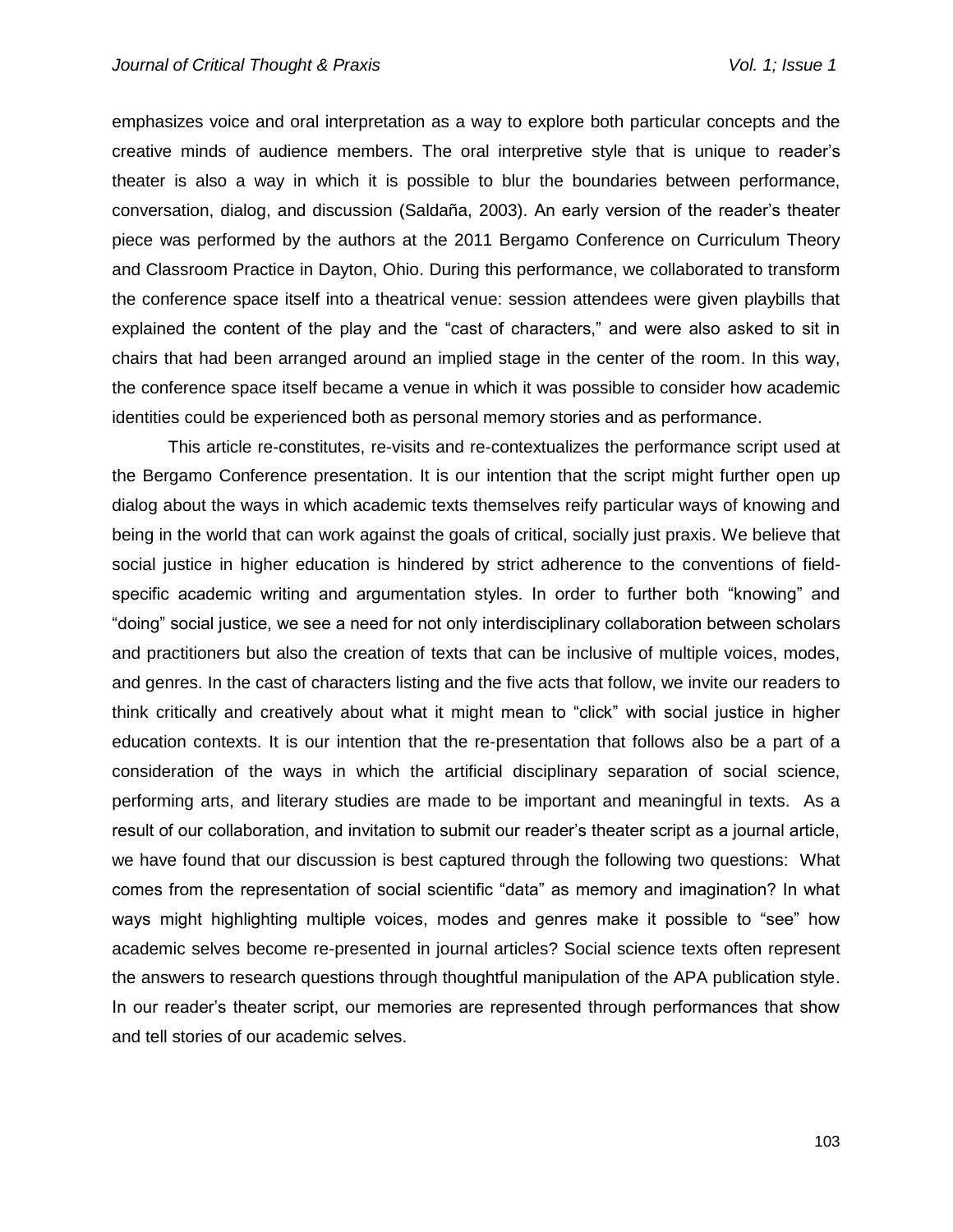### **Cast of Characters**

**Nana Osei-Kofi:** Mid-semester replacement instructor hired to teach an introductory women's studies course at an elite private college

**Rebecca Ropers-Huilman:** Professor at a public research university who has traveled to Guangzhou, China for an academic conference

**Riyad Shahjahan:** Professor teaching doctoral students about social justice issues and higher education

**Nik Cleghorne**: Residence life director at a public university that is grappling with the aftermath of Hurricane Katrina

**Kelly Winters:** Procrastination-prone Ph.D. student who is nostalgic about her time as an undergraduate at a Catholic women's college.

### **ACT I**

# *Why higher education? In what ways are possibility and imagination circumscribed by the contingencies of history and place in academic settings?*

**NANA:** It was springtime and I was teaching an introductory Women's Studies class. I had taken over mid-semester for a faculty member on maternity leave. It was my first time teaching at an elite liberal arts institution. It was an encounter that made educational privilege tangible to me in a way that I had never experienced before. The students in my class came mostly from elite prep schools on the East Coast and the quality of their academic preparation was without question. When it came to writing, most of them could run circles around the majority of doctoral students I was teaching at another institution. What struck me the most was their sense of confidence: there was little doubt in their minds that if they wanted to do something, they could. In fact, the availability of resources, opportunity, and success in any chosen endeavor was what they expected of their lives. You might think that I am talking here about arrogance, but in fact, I am not. I am talking about a sense of being in a world that is responsive to needs. In this world, responsiveness is the norm, a place where the world and academy click…

**RIYAD**: …How does the academy click for me? It is when I witness and serve others in terms of validating their subjugated experiences and/or subjugated knowledges. It clicks for me when the academy can be a means to nurture possibilities for the self-determination of diverse bodies. Catherine is an international student who has recently joined the doctoral program. In one of my informal conversations with her about her doctoral journey, I learned that she loved drawing, but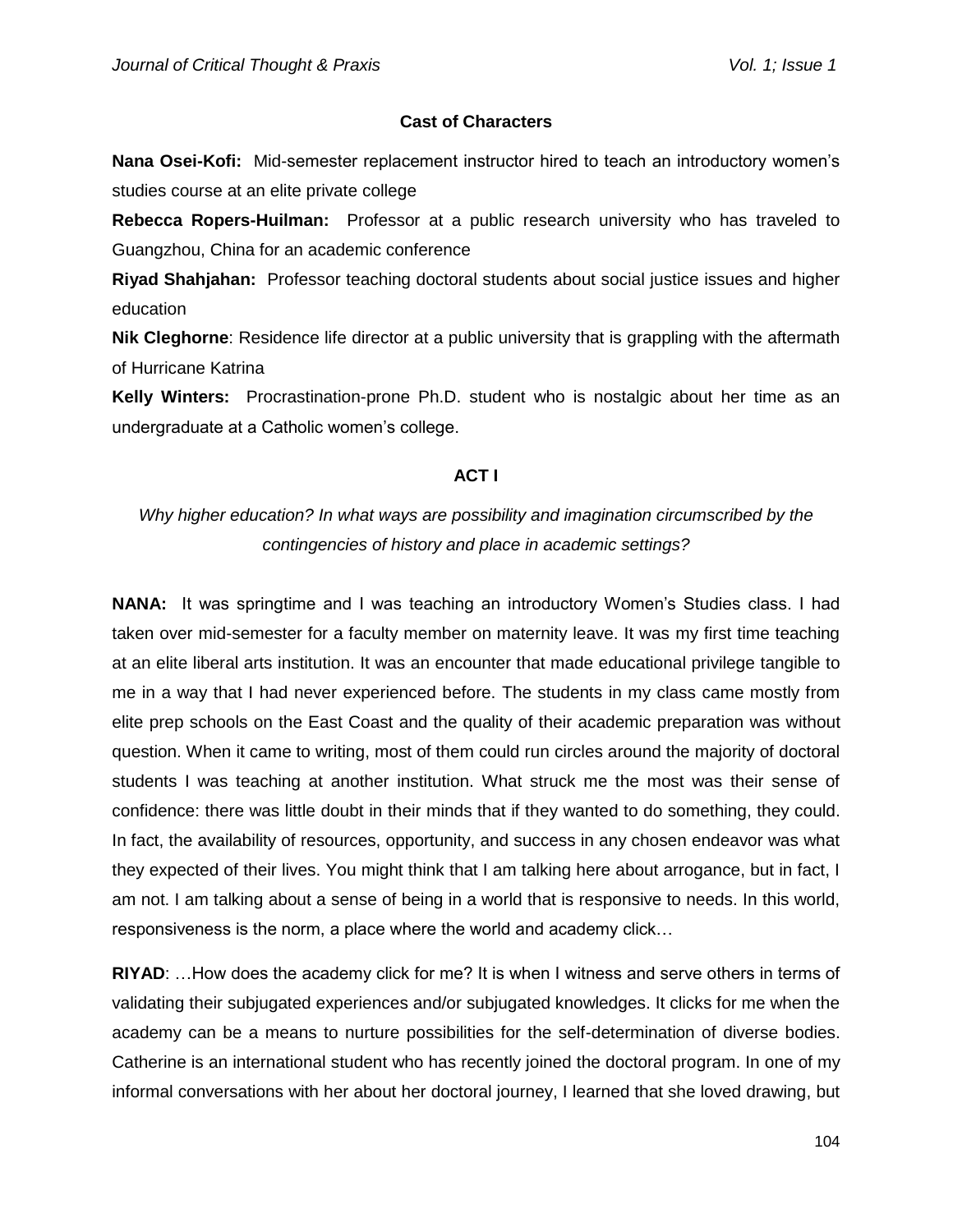had stopped pursuing artwork because in her words, "I'm too busy with my doctoral work." According to Catherine, drawing would be a distraction and challenge to completing her doctoral program in time. Like many of her doctoral colleagues, she wanted to finish quickly and then get a job. Once she secured a position, she would then pursue what she wants. I recommended that she should pursue her artistic desires. Instead of delaying her doctoral work, art may actually enhance it. I would regularly check on her, inquiring if she had completed any artwork. When my time in the department came to an end, Catherine came to my farewell party and presented me a beautiful pencil drawing of a flower and a card with a note of gratitude for reminding and helping her reconnect with her artistic self.

**KELLY:** I spend most of my days writing, a process that involves staring at one of the various screens I have linked to my Dropbox account. My laptop's harddrive has begun making an ominous whirring noise, necessitating the creation of a complex system of backups. In addition to "the cloud," I sync my laptop to two external hard drives I have only half-jokingly titled "Plan B" and "Plan C." The "Plans" and "the cloud" are my defense against losing my entire identity as a PhD student: doc files, PDFs, metadata, eJournal access logons, email contacts . . .

I am nostalgic for a time when I was not obsessed with either data or preparing for its eminent demise. I used to love writing and getting lost in my thoughts. The evidence of this love currently resides in a box of hand-written journals that is buried in the back of my linen closet. When I think about them, I confront the memory that I used to feel creative and spontaneous. Now I worry about writing as productivity, aware that the meager 5 pages of "research" that I complete in a month will not cut it. At this rate, I will never finish my degree. What's worse is that I have numerous backups and backup to the backups that echo that message, over and over, each time I click the save button.

**NIK:** The clock blinks in my office 12:00…12:00…12:00 as I sit at my desk – I have not reset it since the power clicked out 48 hours earlier, during the hurricane. In actuality, it is 6:37pm Wednesday, August 31st, 2005. I've been at work all day taking the – now common-place – census of my 500 bed on-campus apartment complex (last head count 1,856 souls including parents, cousins, friends, dogs, cats, and snakes.). The clock on my cell phone's display clicks over to 6:38pm. I chuckle at my current task, laughing so that I don't cry. As a state employee of Louisiana in the aftermath of Hurricane Katrina, one of the worst natural and socio-political disasters in American history, I am tasked with creating a co-curriculum. As coastguard helicopters buzz my roof and land not 150 yards from my office, I sit: not filling sand bags, not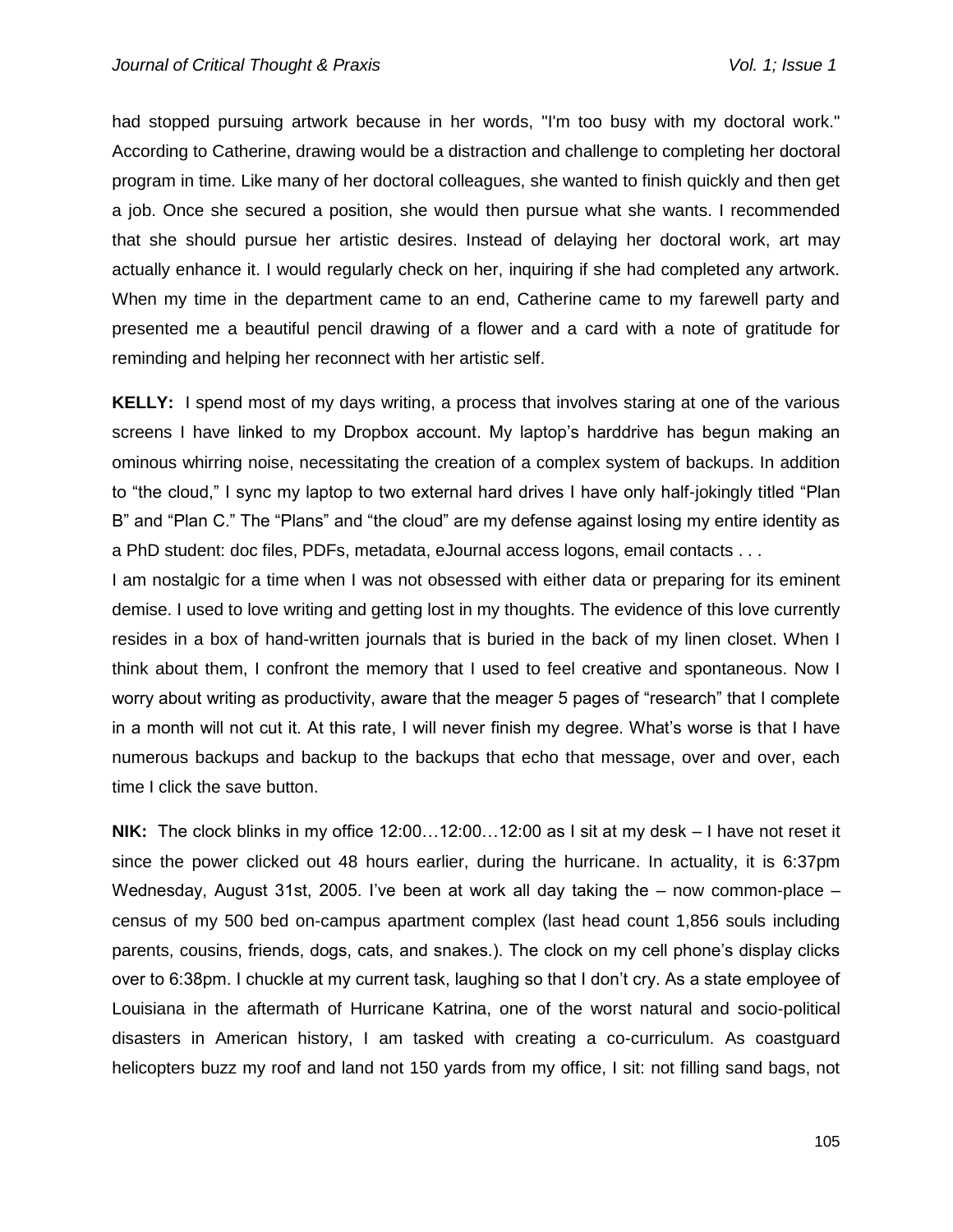volunteering in the triage unit, field hospital or the makeshift morgues. But writing a cocurriculum.

**REBECCA:** I tried to reconnect with my sense of place as we drove past what looked to be endless skyscrapers towering over us in Guangzhou. Two students from Guangzhou University were taking me, a colleague, and a recent doctoral graduate back to the train station so we could return to Hong Kong. We had been engaged in a conference and discussions about potential partnerships for the previous three days, but our current interactions were with the students who had sat quietly away from the table in those discussions. Now, they were alone with their visitors from the United States. In the van was a rich interaction between tourists, academics, students, teachers, curious people who were interested in learning about each other's thinking and ways of life.

The skyscrapers loomed. Throughout our trip to Hong Kong and Guangzhou, various people made comments about how impressive these cities were – their buildings and streets accommodated millions of people. I was also impressed and overwhelmed. At one point, I looked at a row of skyscrapers that was full of apartments and realized that in all likelihood, someone died and someone moved in to that building every single day. People stacked on top of each other, moving into the space created by others for the purpose of housing, managing, or making money from people. Are we that replaceable?

#### **ACT II**

# *The way things are: To what extent is "university life" not what we hoped or bargained for? What comes from disillusioned or displaced ways of knowing and being?*

**KELLY:** I recently decided to re-read the journals that were buried at the back of my linen closet. In order to best channel the creative "me" that I was when I wrote them, I decided to dress for the part. I dug my pair of pink, vintage cateye glasses out of storage: the frames I found in my grandmother's button box, and had set with my prescription fifteen years ago. I wore those cateyes most days when I was an undergraduate, but have never bothered having the lenses updated as my eyesight has changed.

I put on the glasses so that I might attempt reading the journals. I lasted about 30 minutes before I had to take them off. I had forgotten that they pinched my ears, significantly reduced my peripheral vision, and had missing rhinestones. Worst of all, I have become far-sighted as I have aged. In order to read my old journals with the glasses I wore when I wrote them, I had to hold the journals close to my face, scrunch up my nose, and will my eyes to keep focus on the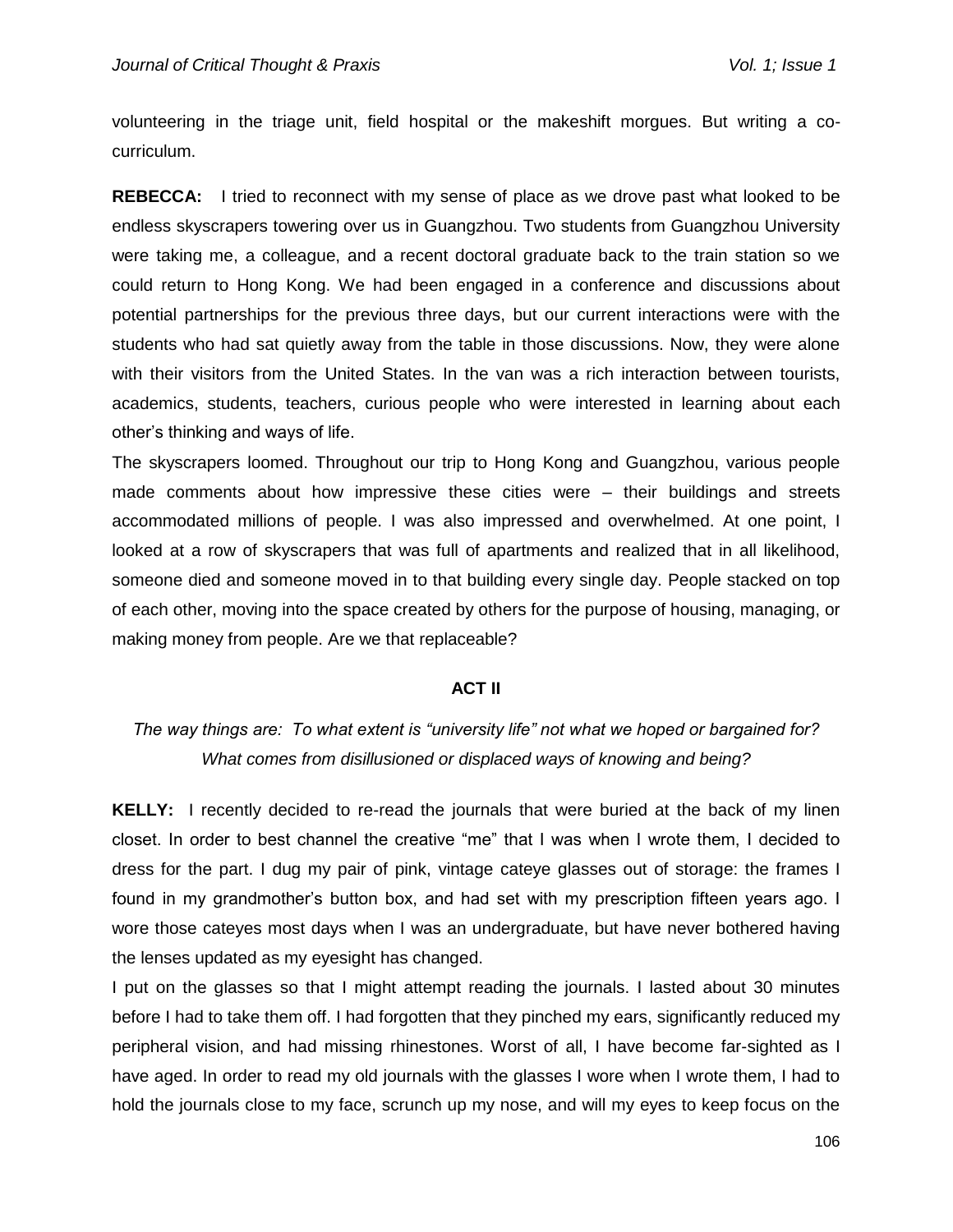scribbly handwriting. I felt old, exhausted, frustrated and disillusioned. I came to the realization that the rosy-colored sheen I sought and believed ought to have been true about my memories of creativity were not possible given the tools that I had to work with. When I took off the glasses, I realized that what I longed for was a return to a reality that perhaps never existed in the way in which I remember it.

**REBECCA:** To me, educational interactions are relational, individual, and even intimate. Yet, recent policy and practice suggest that we, as institutional representatives, are meant to produce better workers, distribute education more efficiently, and develop a nation, state and citizenry that can "compete in a global economy." I am struggling to imagine the relationships and intimacy in that. This rhetoric challenges my definition of what it means to make a difference in community, to live in a meaningful way, to relish beauty and not just productivity. The skyscrapers are efficient. They are hard, and square, and carry the same color throughout their exterior.

I hold as true that each of us has an opportunity or responsibility to make a difference in the world. I want to find paths toward living a meaningful life.

**NIK:** Living a meaningful life? It's been about a year and a half since *Learning Reconsidered* was published; I have been told that it takes The Student Learning Imperative to "the next level." As a response to this imperative, we have been asked to utilize the "enhanced resident connections" that we have developed through the post-hurricane censuses to operationalize learning outcomes within our residential life curriculum. In other words, measure the quality of interactions you have had. Looking for something to impress my boss, I pull *Learning Reconsidered* off my shelf.

Are you serious? "Enhanced student connections?" The setting has removed the mundanely day-to-day interactions within the residence halls to the point that the request now seems ridiculous. As I futilely flip through the pages of the essay, my eyes fall onto one of the overarching concept statements in the first several pages: "Here we work to bring our terminology, and our way of understanding what student affairs professionals contribute to student outcomes, in line with the finding of current learning research and with our empirical observations about how learning occurs among today's students." My heart breaks. Maybe it is because I finally let the weight of political and human tragedy catch up to me. Maybe it is because I recognize that the statement I have just read so callously separates "us" from "them," "student" from "teacher," "valid" and "not yet so." Or maybe, just maybe, my despair comes from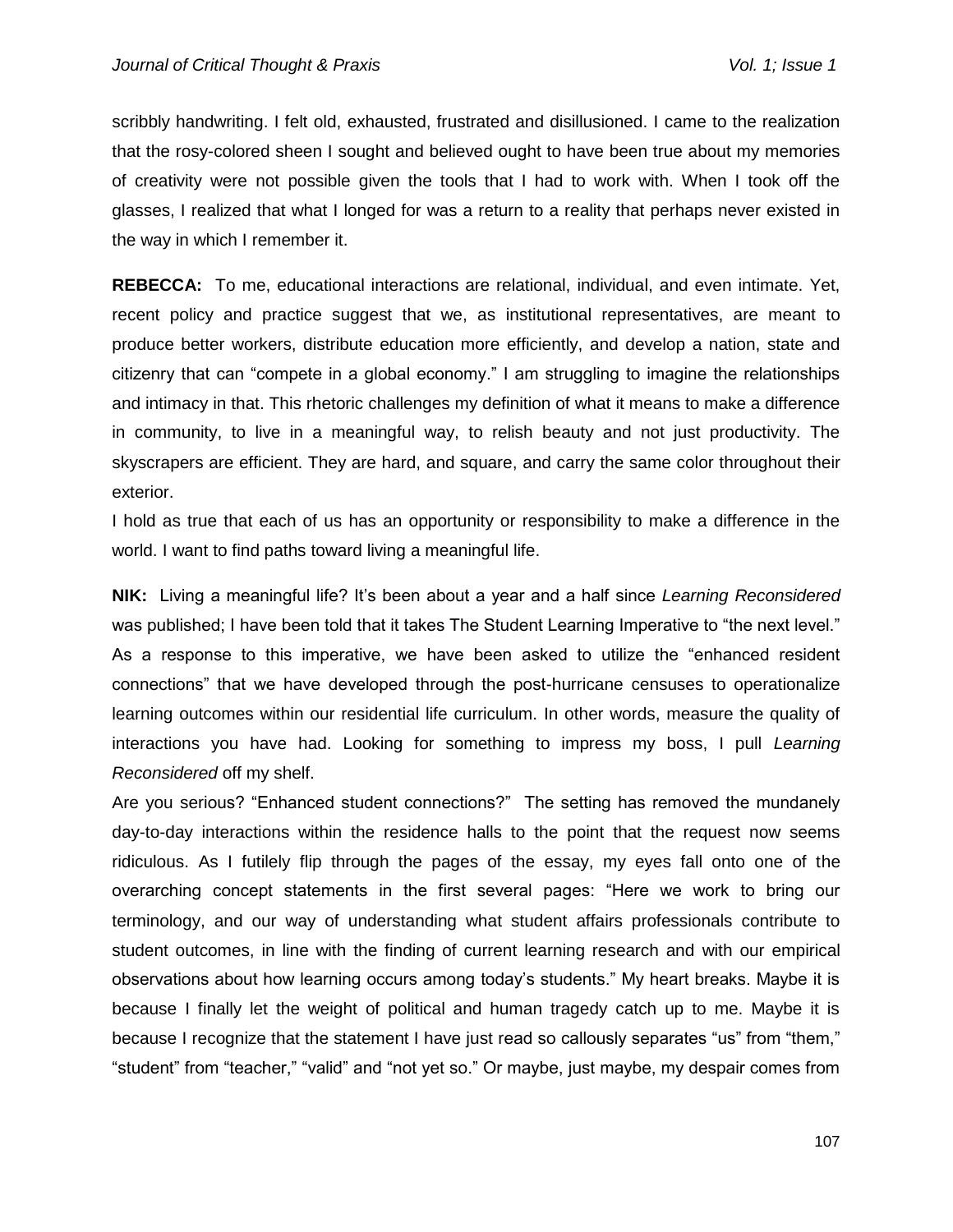the realization that as I read the same text months before I had jotted "YES!" next to the passage.

**RIYAD:** . . . Yes, it's fall. I am both anxious and nervous as I walk through the hallway towards my first class in social justice theory. I had a chance to look through the class roster, so I have some sense of who to expect. But names, photographs, and majors, hardly tell us the whole story.

As I walk into the classroom, I notice Kim. She is the sitting alone in the classroom. I identify and assume that she is a woman of color based on her appearance. Later on in the break, Kim came in with a pink form for me to sign. The form identifies her as a student with a hearing impairment. I realized that Kim was the "unexpected" in my class.

During that class, I learned that Kim has chosen to take my social justice theory course hoping that it would cover ideas and theories that were not covered in her own discipline. During the first couple of weeks Kim remained silent.

After a couple of weeks, Kim made an appointment with me to discuss her final paper. She seemed concerned about finalizing a topic as she had "too many ideas" and time was running out. As our discussions progressed, I came to learn about Kim's struggles with growing up White, although she didn't look like her White parents who had adopted her from Asia. Her adulthood was further complicated by a hearing disability. Throughout our conversation, she kept referring to how she always felt like an "oddball" in society. She decided to come to grad school to make sense of herself.

I suggested that her final paper could provide a path to heal somewhat from what she had experienced in her life. Through our conversation, I could sense a struggle in Kim's body language. In one way, she was hoping that I would tell her "exactly what she should do," and in turn get good grades in the course. At the end of our conversation, she left my office, frustrated, and in tears. I remember going to my colleagues and wondering if I had made a mistake in reopening her wounds. I also questioned whether it was inappropriate for us to discuss her personal life.

At the end of the semester I finally received her paper. I was impressed by her writing and analysis. She effectively tied various theoretical pieces with narratives of her life in order to articulate the limitations of social justice theory. The paper received an A+. It was one of the best pieces I ever read from a graduate student. In my feedback, I highly recommended that one day she should publish her paper. To my great amazement, her course paper, after much revision, was published. Today, it's a paper that I use in my course….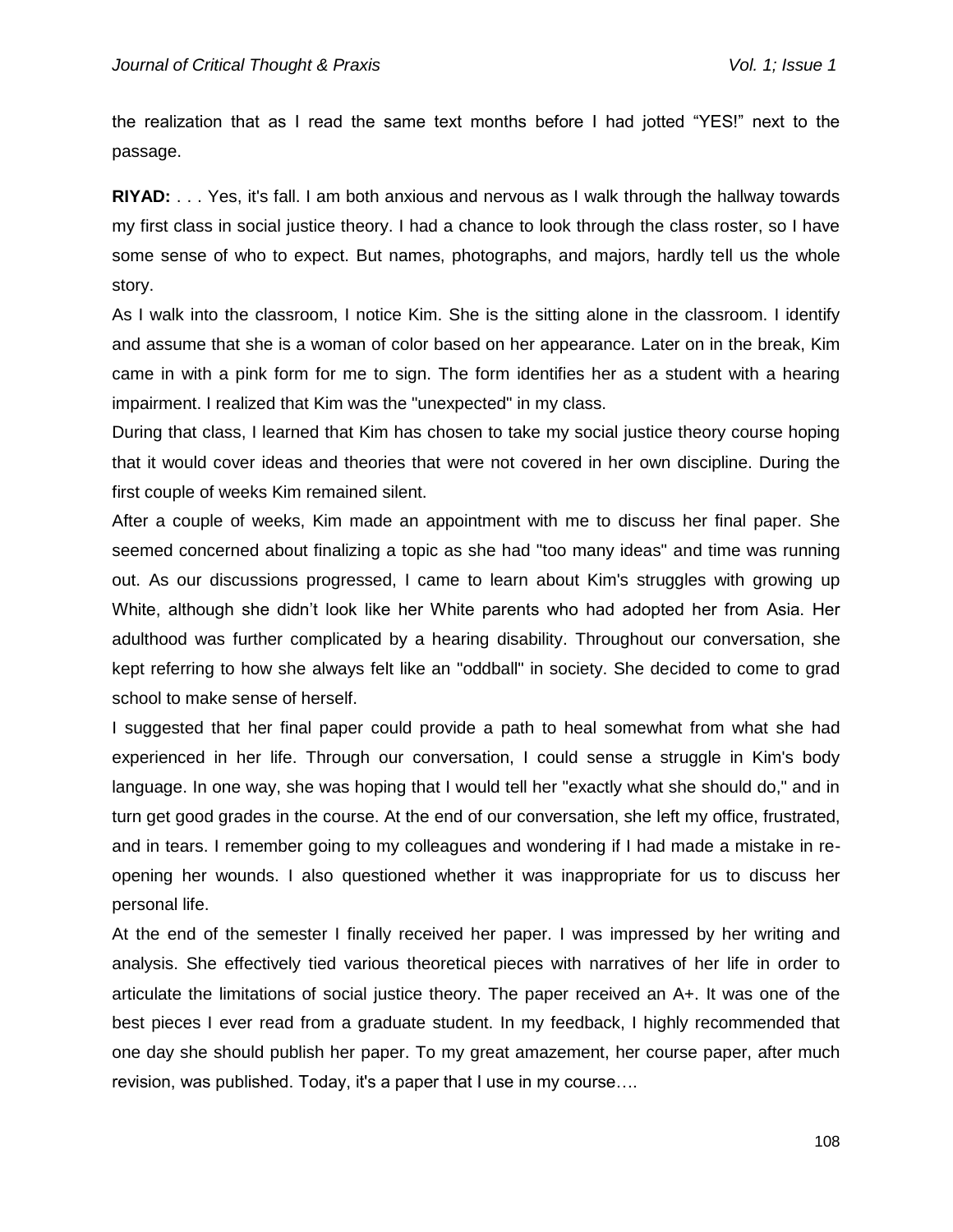## **ACT III**

# *What are alternative and complementary ways of being in the academy? What are the perils and possibilities for engaging in such alternative ways of knowing and being?*

**KELLY:** The year is 1997. The place is the St. Kate's, a Catholic women's college. I am an undergraduate English major, and I look fabulous. I have teased, ratted, backcombed and sprayed my hair into a beehive up-do. The red streaks of Manic Panic "electric lava" operate as a contrast to the purple false eyelashes that I have glued to my face. Whenever I blink my eyelashes rub against the lenses of the pink rhinestone cateye glasses.

The woods that surround St. Kate's are perfect for midnight poetry and music slams. My friends and I gather there on Friday nights so that we can party softly with our flashlights, notebooks, guitars and imported French cigarettes. We play at being the Midwest's answer to the West Coast riot grrrls scene, with a vague homage to Gertrude Stein's Left Bank Paris added in for good measure. We read our poems and rock out to feminism. Acoustic renditions of punk rock tunes are played quietly enough to evade the attention of Sister Mary John Deere, the College's groundskeeper.

I step out the back door of Stanton Hall, pausing to see if anyone is watching. Satisfied that I am not being followed, I walk into the stand of tall trees and brush that surrounds the College's south border. The lights from my residence hall fade as I make my way into the trees. I move slowly, giving my eyes time to adjust to the light of the full moon as it moves between the branches.

I step into a gopher hole. My ankle twists as I fall with great aplomb into the brush.

My heart rings in my ears, and I am aware of my breathing. A twig snaps behind me.

Then another. I panic. I've been caught. I lay on the ground convinced that it is only seconds until the College's groundskeeper finds me. I am the bookish Ichabod Crane, waiting for Sister Mary John Deere to emerge from the woods on her ghoulish lawn tractor, a confiscated six-pack of beer dangling from her hand.

The moment I fear never comes. Instead, I hear the giggles and *shush*-es of my friends as they make their way through the trees, guitar cases banging against the underbrush.

"Hey! Over here!" I whisper loudly. They stop in their tracks, giggles fading into looks of fear. "It's me!"

Margo laughs,

**REBECCA: (AS MARGO)** What are you doing on the ground?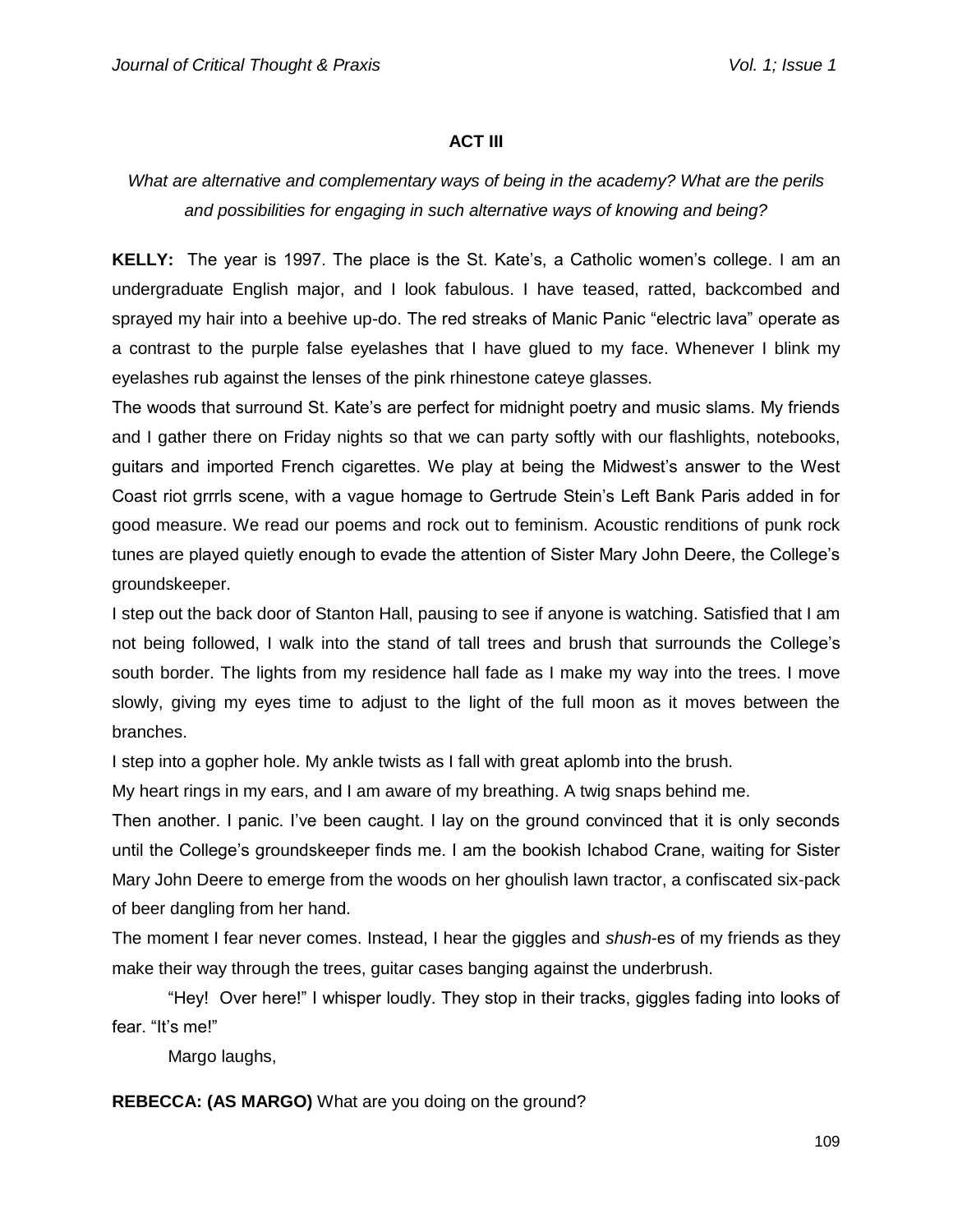**KELLY:** Hiding from Sister Mary John Deere.

**REBECCA: (AS MARGO)** You scared us! She's in bed by now, don'tcha think? Besides, I don't think she hears very well, what with the lawnmower—Hey! *Nice* hair! How did you get that to stay up?

**KELLY:** I touch my beehive in a moment of self-consciousness, making sure that it has held its shape and height.

We continue to make our way through the trees to a small clearing that gives the illusion of seclusion. As I look around at my friends, I see that we are all doing our best to perform the identity of artists, musicians and English majors: Margo is wearing her black Ramones t-shirt over a studded leather belt, short skirt and thick-soled, lace-up boots that stretch up to her knees. Rachel is decked out in a vintage leopard print coat over a pair of black leggings, and Jenna is in her favorite men's paisley print pajamas, a pair she found in the dollar-per-pound bin at Goodwill. We all look fabulous.

**NANA:** I often ponder what the world would look like if we all grew up with experiences that taught us that anything is possible.

The campus was in uproar as several cross-burnings were reported. Since I was teaching in the Women's Studies department, I felt as though I could not in good conscience simply continue with the course as planned. This was a real life situation happening in our community that spoke directly to many of the intersectional issues of oppression that we had discussed in class in the weeks prior. We simply had to engage with it. I spoke to the students. They agreed. We spent a lot of time discussing the events of the past few days, their feelings about them, and how these events tied into larger macro-level social, political, and economic issues.

The students wanted to take some form of action. They pooled their respective skills and decided to make a film about issues of social justice on both a macro and a micro level as a way to stimulate discussion on campus. It was in bringing this project together that I saw the themes of privilege, creativity, community building, intentionality, commitment, and impact come together to foster transformation.

As a faculty member, I was in a place where I didn't have to hesitate in changing my course to make it responsive to the present. My students had a sense of ownership of their academic experience and their lives that allowed us to engage with the issues at hand as a community. And so the work began. One of the students in the class went directly to the Dean, knocked on her door and asked for money to complete the project. Another made sure we had access to an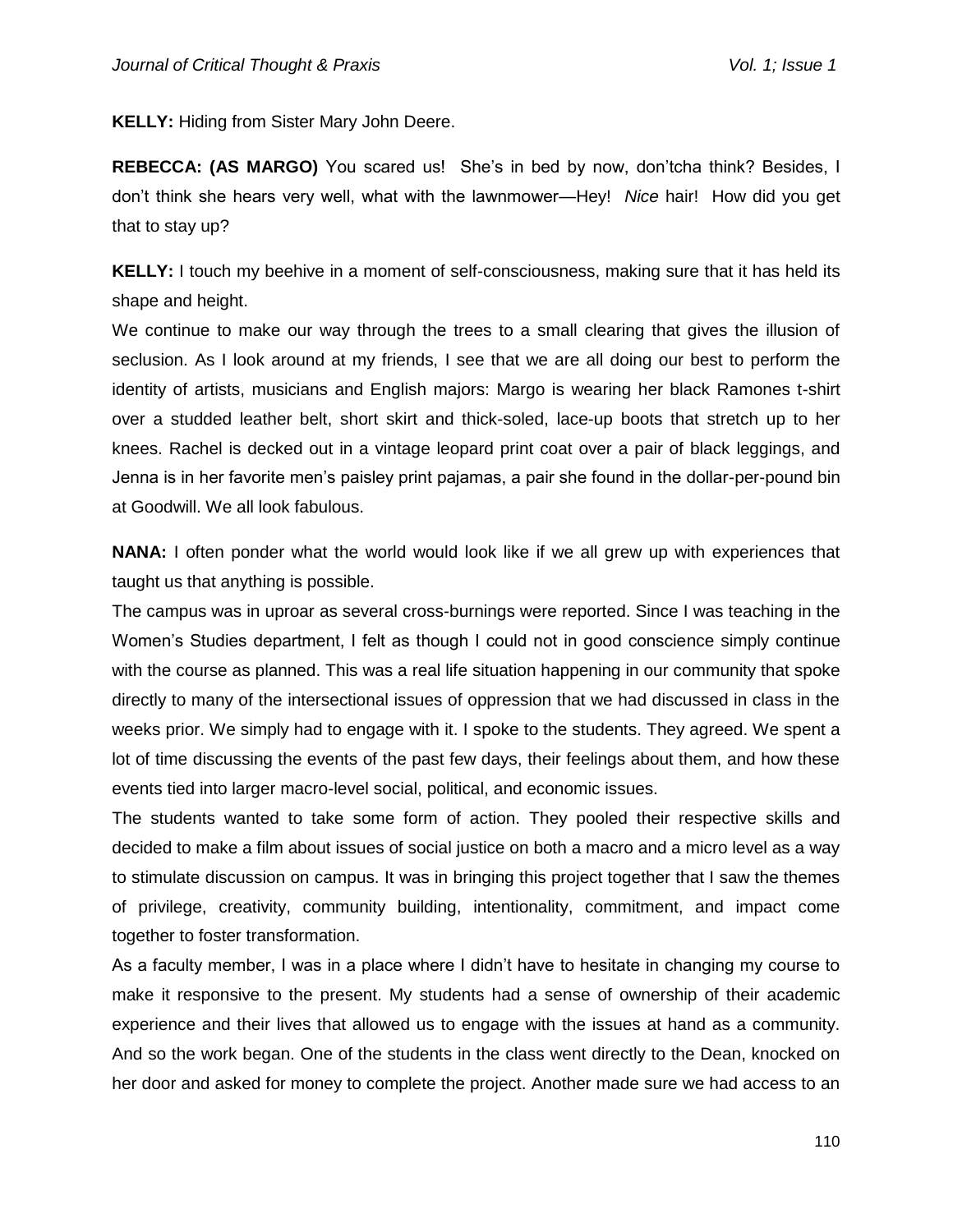editing lab during all hours of the day and night as time was of the essence. Tasks were divided up. Readings were incorporated into the project. At every turn, what we wanted and needed was made available to us. The students worked long hours and it was clear to me that through this project they gained an understanding of the issues I had originally intended to engage in class, in ways that were far more meaningful than any discussion I could have facilitated or paper I could have assigned. It was a process that was self-reflexive and allowed students the space to recognize and engage with their own privilege.

The film was completed and we had an opening night where community members, parents, university administrators, and others showed up to watch the film and to discuss the issues it raised. It was an evening filled with excitement, emotion, substantive intergenerational discussion, and a call to action. The growth that these students experienced in a relatively short amount of time was noteworthy. Several changed their academic and personal plans for the future as a result of their involvement with the project. The office of residence life on campus decided to use their film as part of their training for new hall directors, as a way to engage with issues of race, class, gender, and sexuality in higher education.

**RIYAD:** Why is it that people in the academy feel the pressure to let go of their multiple ways of knowing and being? I share Kim and Catherine's stories not because they are micro-events, unrelated to larger structures, but because they are about nurturing possibilities. They are about validating the multiple selves that we hold and that we may let go of because of the domination of our "academic selves" that are exclusively tied to the mind and particular material outcomes, such as grades, jobs, and tenure. What is the real cost to our spirits in letting go of the chef, artist, parent or activist in each of us?

#### **ACT IV**

*What would it take for the academy to embrace multiple ways of knowing and being? How does one sustain a meaningful self with|in discourses of competition, hierarchy, efficiency, privatization, managerialism and scarcity?*

**NANA:** My time in that class clicked because there were no barriers that hindered my ability to engage in responsive teaching. Things clicked because I had students that were academically prepared in ways that all students should have a right to be prepared. It clicked because we had a supportive administration that did not hesitate to invest in new ideas, in students, in creativity, and in a commitment to social justice. It clicked because there was a sense of community, belonging, and shared responsibility for what was going on in the community of which we were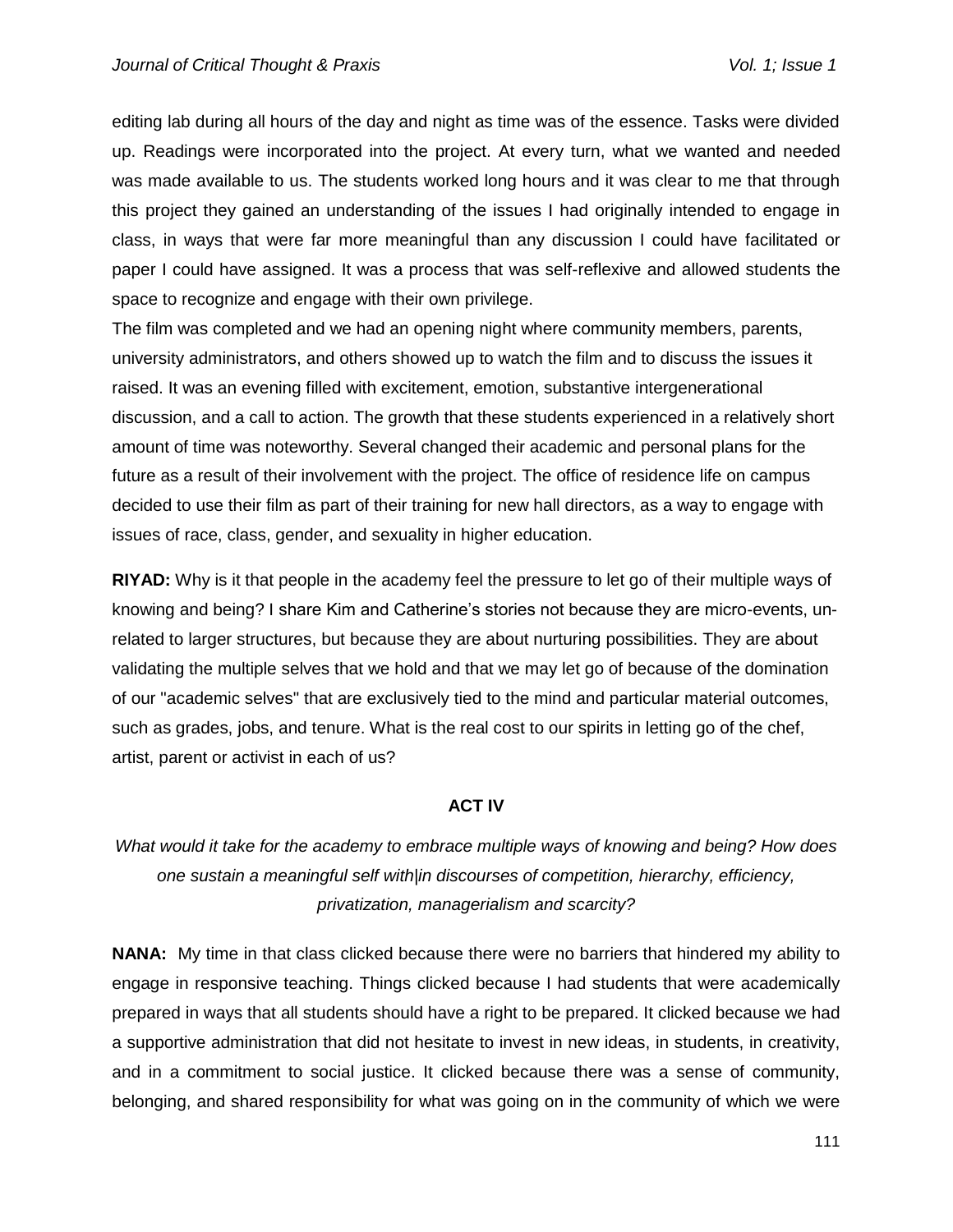a part. It clicked because there was a shared belief in possibility. This experience to me, maybe more than any other I have been a part of, exemplified what higher education can and should be about. It was about transformation, growth, change, opportunity, shared learning, and making a difference.

**RIYAD:** The academy clicks for me when the surge of energy is here and now; when it allows people to express, enjoy, and nurture their multiple ways of being, whether it be a cook, a musician, a painter, an activist, or someone who has pain to express. The academy clicks for me, when it is a place where we do not divorce who we are in terms of our multiple selves and can embrace all of them. It clicks for me when we learn and realize that academic norms are concrete or real only because we perform, repeat, and enact those norms in our everyday lives. We need to interrupt those norms so that we can allow the crevices of our multiple selves to enter the academic space and let it shine as well as nurture those around us. I am not suggesting that we have a universal recipe and everybody embodies them, but that structures are reproduced not through abstract forces, but through our everyday actions and intentions. How might norms and structures be transformed, become "freedom towards" ways of being in the academy?

**KELLY:** As a scholar, practitioner and graduate student, I am manipulated by my desire to work toward social justice outcomes. I want to believe that by consuming the passage of time, or believing that with age comes experience and wisdom, that I will be able to *know*, *do*, and *capitalize* on the possibilities for social justice. From this perspective, I should be able to act with reason and responsiveness by recalling some of my fondest memories from the past and with informed, pragmatic reflection transform and work them into actionable "best practices" for social justice.

The problem is that memory is better suited to storytelling than Truthtelling. In order to explore the relationship between personal memory, reflection, and action, one needs to see oneself as the protagonist of one's own life. I want to see myself as the plucky heroine who understood undergraduate life as a series of creative possibilities and opportunities for transgression. Reflecting on these memories allows a kind of (re)imagining of higher education as places and spaces that are, or have the capacity to be, something "other" than what they are. These imaginings, in theory at least, provide a pathway for higher education to be re-imagined, transformed, made different. The challenge is that memory can sometimes be tinted by rosecolored glasses. I find myself wearing a pair of cateyes that no longer fit the situation at hand. I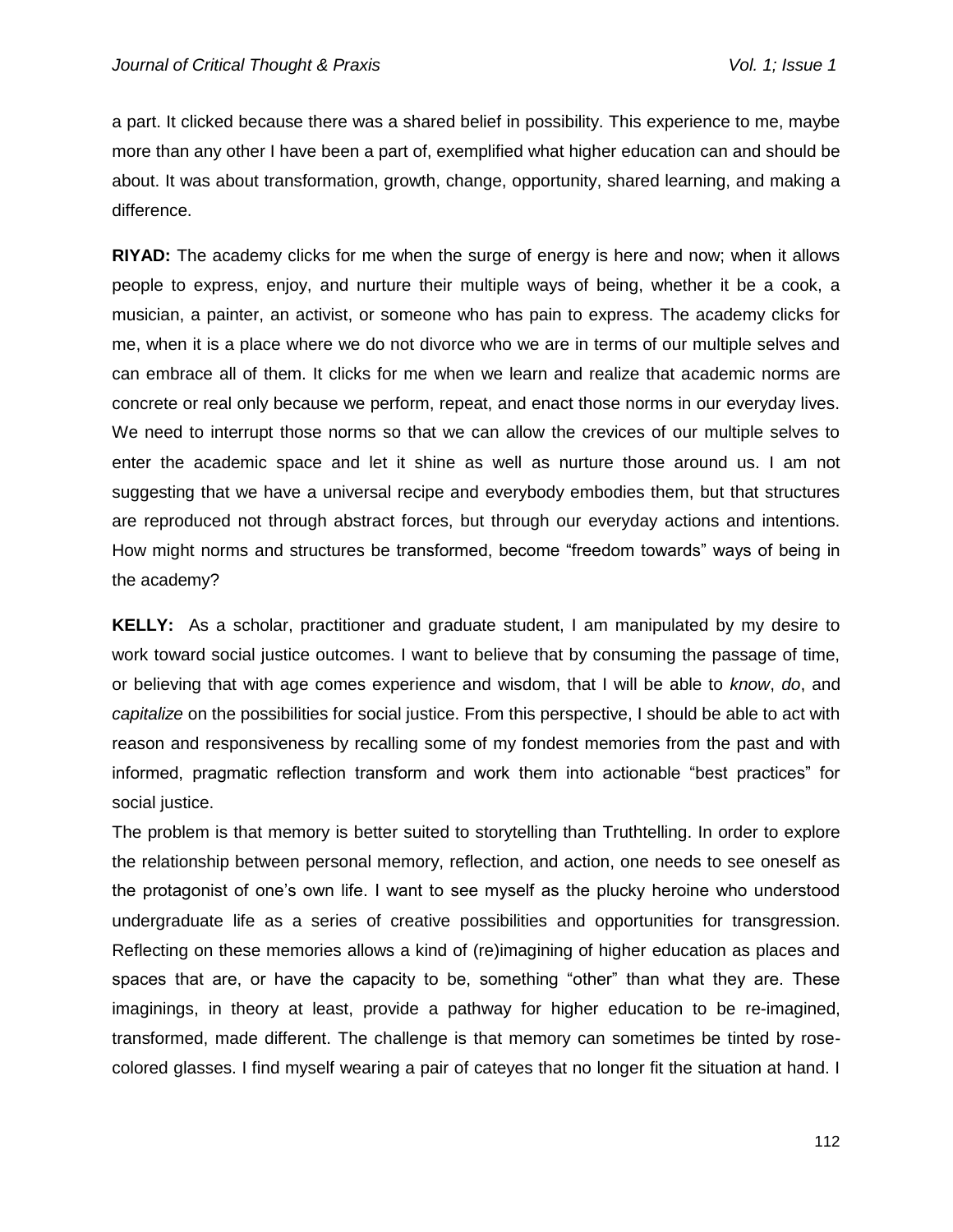want the glasses to continue to be useful, and, by extension, for my memories to have some semblance of integrity.

I begin to manipulate and re-tell the story so as to save face. I want to be understood as having the age, wisdom and experience to "do" social justice. My motivations for retelling have now changed, and by extension, so has the story. In the context of a conference presentation or a journal article, perhaps I want to end the tale by bending the moral of the story so that it fits into some broader higher educational success or progress agenda. This story might conclude with a "full-circle" moment in which I have been transformed into a social justice-minded scholar and practitioner. As a graduate student, I want my memories to communicate to others that my past experiences are sufficient and "correct" preparation for a career of social justice work.

**NIK:** My eyes settle on a quote from Yates that reads "Education is Not the Filling of a Pail, but the Lighting of a Fire. I feel a disconnect. I jot down the following words that I will still have in my desk in 2012. *What happens to educators who attempt to justify themselves by something other than their own means?* As I make my note I can't help but feel that I, along with my peers, have created a self-referential means of knowing which suggests that "we" know best how to educate "them." I sigh as I put pen to paper. "Title: Holistic Outcomes…objective 1" and the lunacy of that statement alone overwhelms me.

**REBECCA:** Parker Palmer advises us to listen as our lives speak. And, bell hooks describes how learning is not meant to be comfortable as it is grounded in both relationship and change. Staying open to learning despite discomfort and unease is where I find the greatest fulfillment in the academy. It's where I find the greatest meaning and purpose.

When we get to the train station, we decide to have lunch together. The conversation turns to what it is like to be a student at Guangzhou University, or to work and learn at universities in the United States. We learn about living conditions, relationships between faculty and students, relationships between universities and the government, and the many purposes of tertiary education. We laugh together. The students advise us on what to order and translate those orders into Chinese for the waitress. We offer to help each other in the future in any way we can. We are far from the skyscrapers.

In my ideal academic world, participants and communities have an insatiable desire to remain open to each other, to learn from each other, to see each other's strengths, beauty, and curiosities. Our practice is centered on opening questions and hearts. Minds and imaginations. Relationships and action. All in an effort to understand each other and make our collective stronger, richer, more beautiful. I'm not sure how to do this when we live in skyscrapers.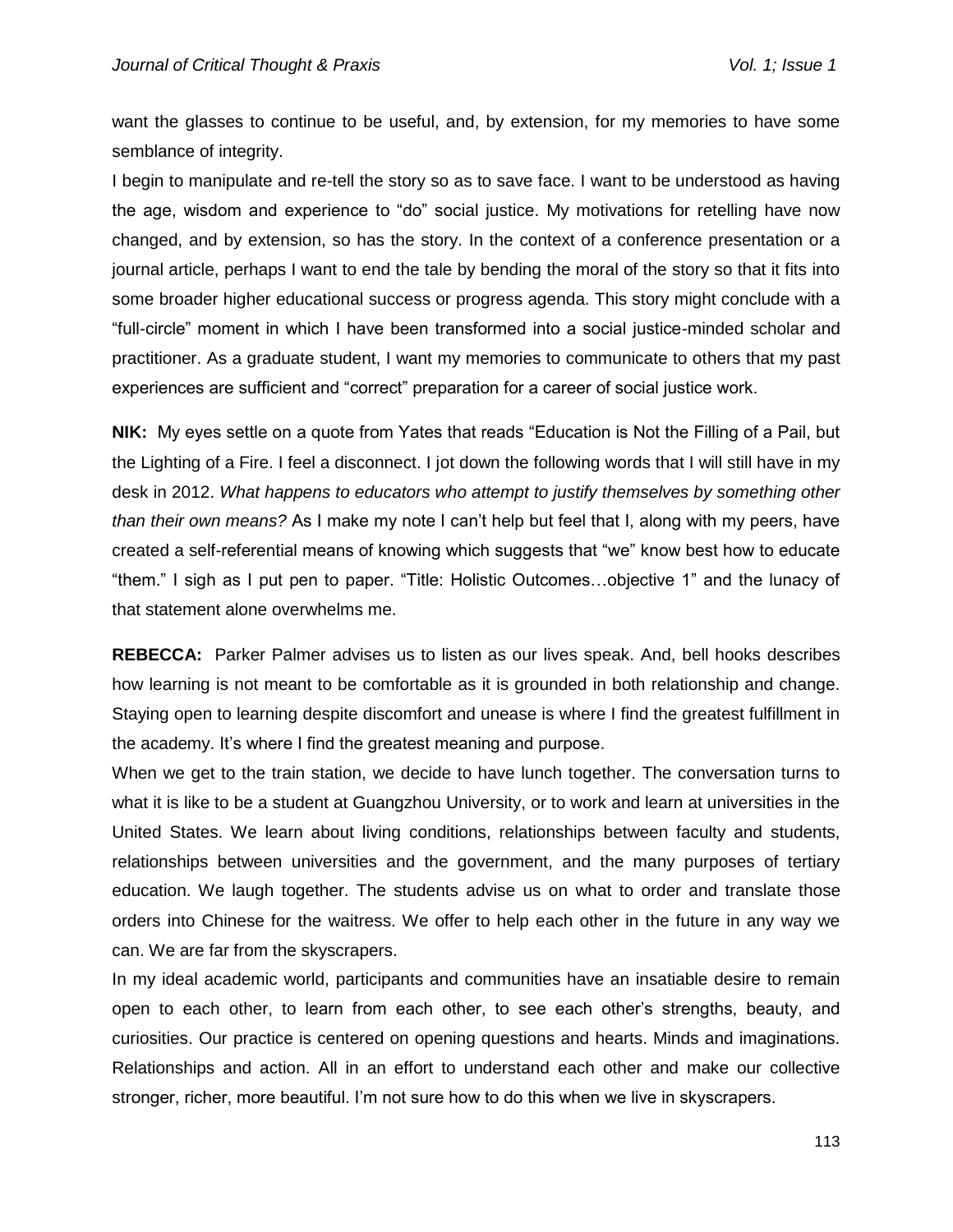### **ACT V**

**RIYAD:** How do I make meaning,

**KELLY:** . . . create curriculum,

**REBECCA:** . . . create knowledge,

**ALL:** . . . in community?

**NANA:** Through making sure people – including me – have what they need.

**NIK:** Through destabilizing the power dynamics and creating new academic norms

**RIYAD:** . . . that are created only through our daily practices.

**KELLY:** Through honoring our individual and collective memories

**REBECCA:** . . . as they simultaneously make us who we are and shape our knowledge.

**NIK:** How do the particular circumstances of social justice in higher education contexts affect your knowing and doing?

**KELLY:** [*Looks at audience member, stage right]* Or yours?

**NANA: [***Focuses attention on a group of audience members sitting stage left*] Or yours?

**REBECCA:** [*Pauses for a beat*] Or yours?

**RIYAD:** [*Looks to the reader of this journal article*] Or yours?

**ALL:** What are your stories of knowing and doing social justice in higher education?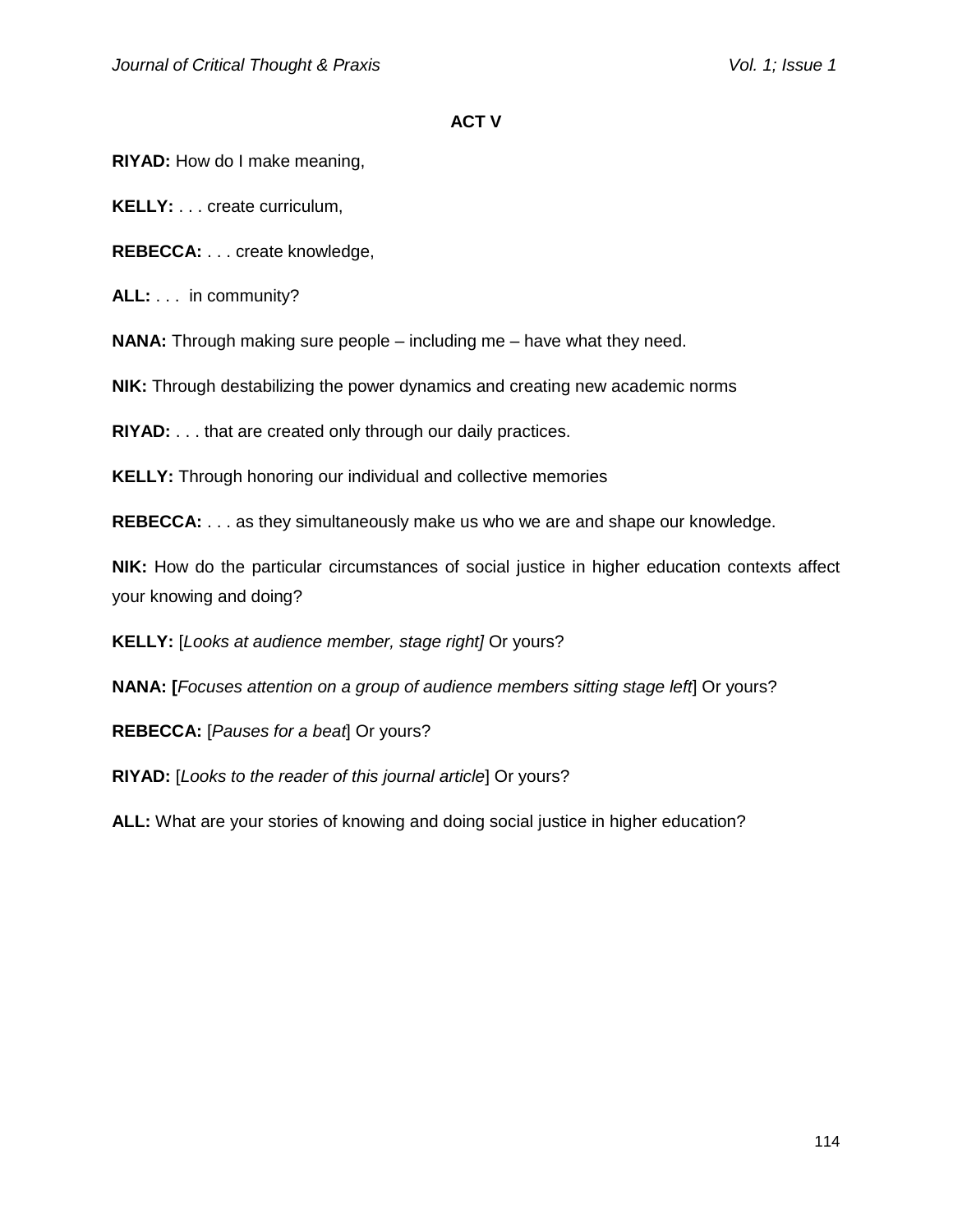### **References**

- Adams, M. (2007). Pedagogical framework for social justice education. In M. Adams, L. A. Bell, P. Griffin (Eds.), *Teaching for diversity and social justice* (pp. 15-33). New York: Routledge.
- Adams, M., Bell, L. A., & Griffin, P. (2007). *Teaching for diversity and social justice.* New York: Routledge.
- Barone, T. (2007). A return to the gold standard? Questioning the future of narrative construction as educational research. *Qualitative Inquiry, 13*(2), 1-17.
- Bell, L. A., Love, B. J., & Roberts, R. A. (2007). Racism and white privilege curriculum and design. In M. Adams, L. A. Bell, P. Griffin (Eds.), *Teaching for diversity and social justice* (pp. 124-144). New York: Routledge.
- Bok, D. (2003). *Universities in the marketplace: The commercialization of higher education.* Princeton, NJ: Princeton University Press.
- Gabel, S. (2002). Some conceptual problems with critical pedagogy. *Curriculum Inquiry, 32*(2), 177-199.
- Giroux, H. (2009). Democracy's nemesis: The rise of the corporate university. *Cultural Studies <=> Critical Methodologies, 9*(5), 669-695.
- Griffin, P., & Ouellett, M. (2007). Facilitating social justice education courses. In M. Adams, L. A. Bell, P. Griffin (Eds.), *Teaching for diversity and social justice* (pp. 89-113). New York: Routledge.
- Hackman, H. W. (2005). Five essential components for social justice education. *Equity & Excellence in Education, 38*(2), 103-109.
- Hackman, H. W. (2008). Broadening the pathway to academic success: The critical intersection of social justice education, critical multiculural education, and universal instructional design. In J. L. Higbee, E. Goff (Eds.), *Pedagogy and student services for institutional transformation: Implementing universal design in higher education* (pp. 25-48). Minneapolis, MN: University of Minnesota Center for Research on Developmental Education and Urban Literacy.
- Ladson-Billings, G. (2009). Just what is critical race theory and what's it doing in a nice field like education? In E. Taylor, D. Gillborn, G. Ladson-Billings (Eds.), *Foundations of critical race theory in education* (pp. 17-36). New York: Routledge.
- Lather, P. (2004). This is your father's paradigm: Government intrusion and the case of qualitative research in education. *Qualitative Inquiry, 10*(1), 15-34.
- Readings, B. (1996). *The university in ruins.* Cambridge, MA: Harvard University Press.
- Saldaña, J. (2003). Dramatizing data: A primer. *Qualitative Inquiry, 9*(2), 218-236.
- Slaughter, S., & Rhoades, G. (2004). *Academic capitalism and the new economy: Markets, state and higher education.* Baltimore, MD: Johns Hopkins University Press.
- Strathern, M. (2000). *Audit cultures: Anthropological studies in accountability, ethics, and the academy.* New York: Routledge.